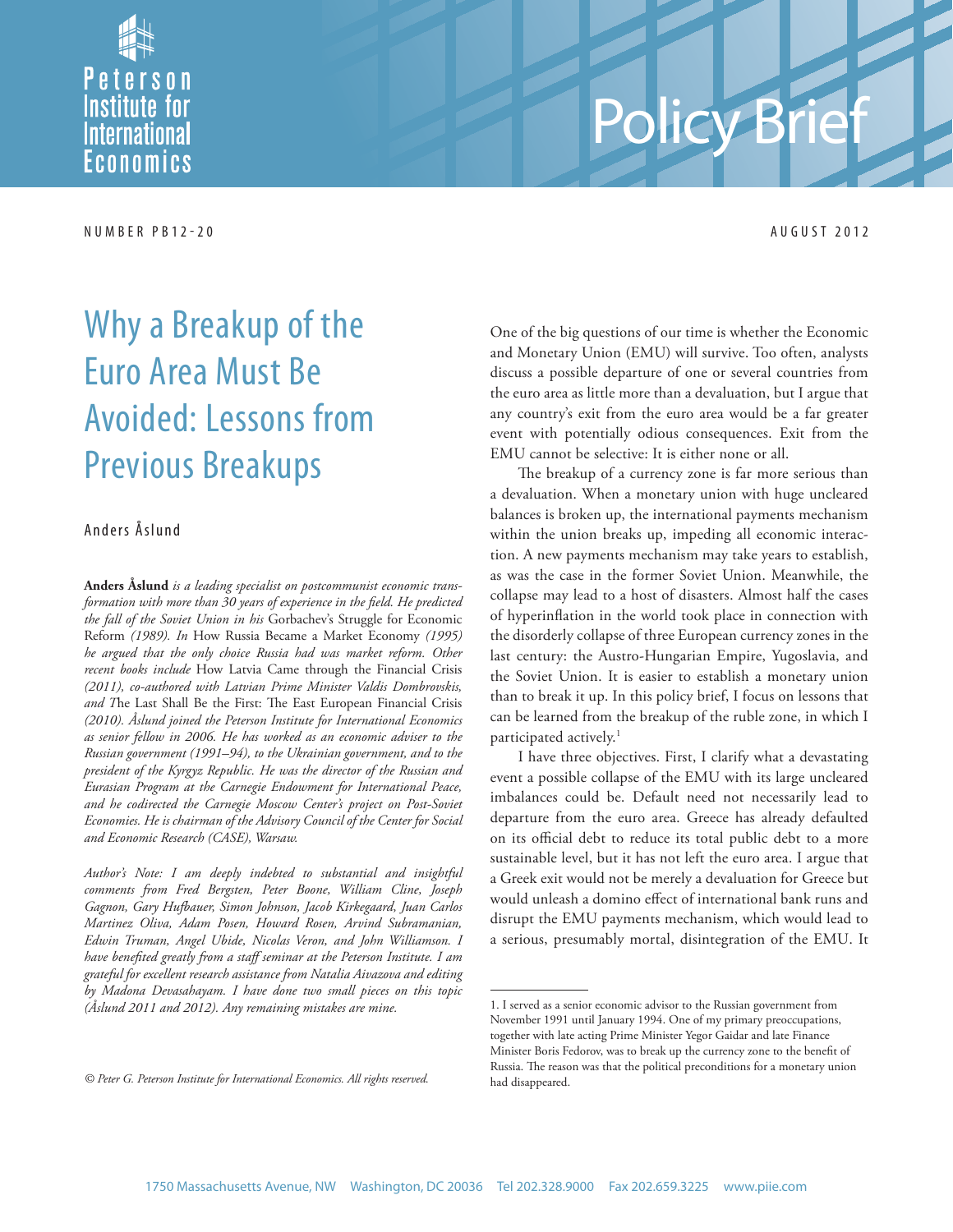would inflict immense harm not only on Greece but also on other countries in the European Union and the world at large.

Second, the critical argument for a domino effect is that the EMU already has large uncleared interbank balances in its so-called Target2 system. Target2 stands for Trans-European Automated Real-Time Gross Settlement Express Transfer System. It is simply the second version of this payments system now in use (Bindseil, Cour-Thimann, and König 2012, 85). Exit of any country is likely to break this centralized EMU

 **…a Greek exit would not be merely a devaluation for Greece but would unleash a domino effect of international bank runs and disrupt the EMU payments mechanism, which would lead to a serious, presumably mortal, disintegration of the EMU.**

payments mechanism. These rising uncleared balances are a serious concern because nobody can know how they will be treated if the EMU broke up. Any attempt to cap them would risk disruption of the EMU. These balances need to be resolved but in a fashion that safeguards the integrity of the EMU. However, as I show, this can hardly be done by anything less than fully securing the sustainability of the EMU.

Third, if the impermissible happens and the euro area breaks up, the damage will vary greatly depending on the policies pursued. On the basis of prior dissolutions of currency zones, I suggest that an amicable, fast, and coordinated end of the EMU would minimize the harm.

The first section reviews the arguments for a breakup of the euro area. The second section scrutinizes prior dissolutions of currency zones. Section three gathers estimates on the possible costs of the breakup of the EMU, and section four examines the problems with Target2. Section five outlines how a likely domino effect of the exit of one country could lead to the collapse of the EMU as a whole. Section six considers how the euro area would best be dissolved, if the undesirable would become necessary.

The discussion about the euro crisis is broad and extensive. But in this policy brief, I focus only on the issues specified above. I leave aside the many current questions about crisis management, financing, and governance of the EMU.

#### **REVIEWING ARGUMENTS FOR A BREAKUP**

From the outset, many prominent Anglo-American economists, notably Milton Friedman and Martin Feldstein, have been of the view that the euro area could never work. The original arguments, well presented by Nouriel Roubini (2011), are straightforward. First, the euro area did not comply with the original conditions formulated by Robert Mundell for an optimum currency area. The essence of Mundell's (1961, 661) argument was "that the optimum currency area is the region defined in terms of internal factor mobility and external factor immobility." Several EMU members have severely regulated labor markets. Second, "[a]ll successful monetary unions have eventually been associated with a political and fiscal union" (Roubini 2011).

These arguments are valid, but supporters of the EMU have countered that the optimum currency area conditions as well as the political and fiscal union—that is, a federalization of the European Union—could evolve over time and should come to fruition in this crisis. Hopefully the fundamental problems of euro area governance are now being resolved with the formation of a stricter fiscal union, a banking union, and a sufficiently large bailout fund (Bergsten and Kirkegaard 2012). The EMU has not been credible with regard to fiscal discipline and hard budget constraints, and the market has rightly presumed that all national sinners would be bailed out. The current crisis has enhanced the fiscal credibility of the EMU but has instilled new fears of sovereign defaults and currency risks.

Two major problems in the euro crisis have aroused new calls for the breakup of the euro area (see, for example, Lachman 2010, Roubini 2011). One is sovereign default. Many presumed that an EMU country that defaulted would have to leave the euro area, but that is not true. Greece has defaulted on its sovereign debt, but it remains in the euro area. As Martin Wolf (2011a) observes, "debt restructurings are quite likely, any sort of break-up much less so." With Greece having set an example, it would be natural to expect further write-offs of debt. Carmen Reinhart and Kenneth Rogoff (2009) have empirically established that a developed economy with more than 90 percent of GDP in public debt can barely manage it; that ceiling is at 60 percent of GDP for emergingmarket economies. Given that Greece, Italy, Ireland, and Portugal all have more than 100 percent of GDP in public debt, more official reductions of public debt seem likely, but as in the Greek case such defaults are no reason to exit the EMU.

The other problem is that the South European countries are not sufficiently competitive to balance their current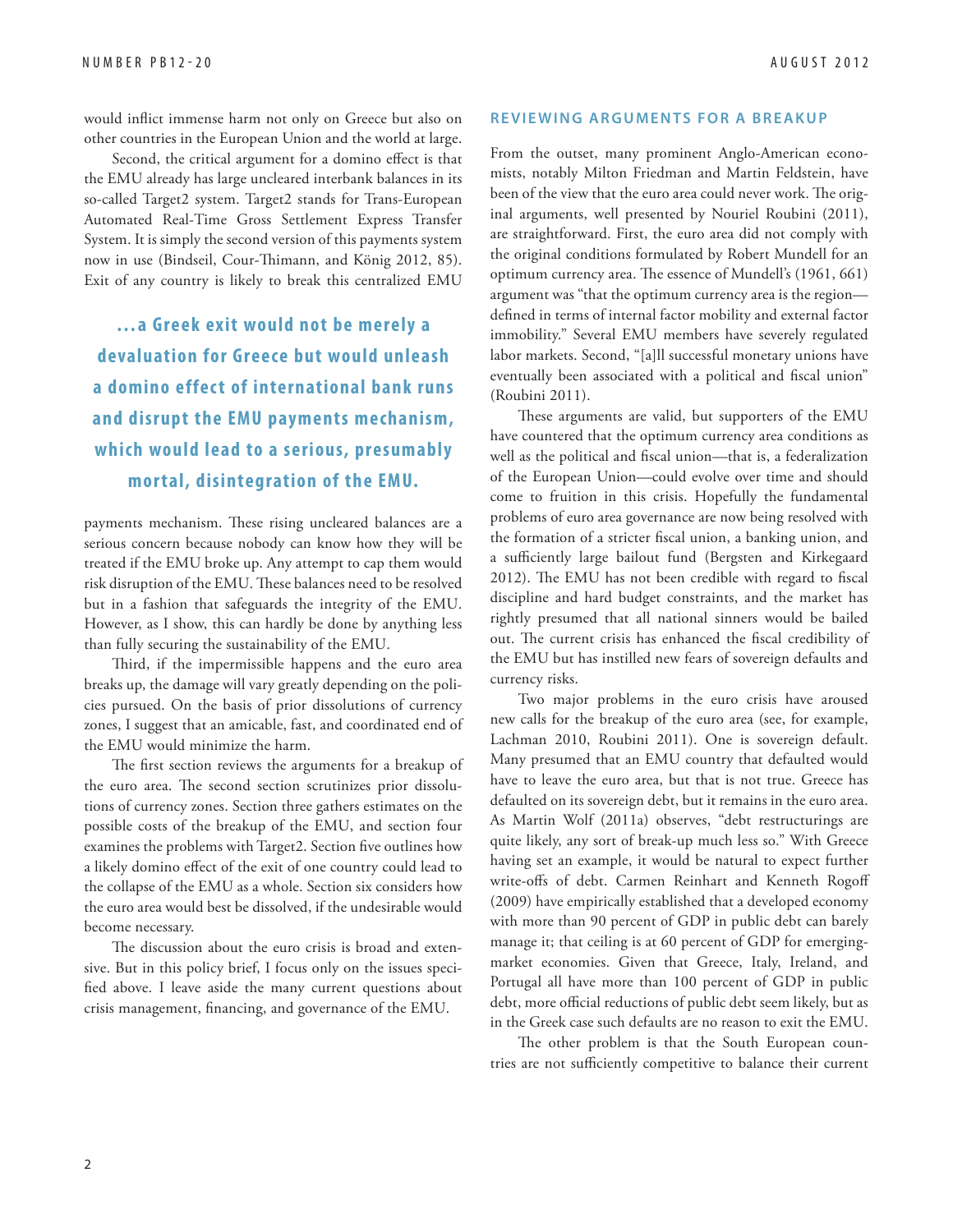account with the northern members of the EMU. Roubini (2011) states, "there is really only one other way to restore competitiveness and growth on the periphery: leave the euro, go back to national currencies and achieve a massive nominal and real depreciation. After all, in every emergingmarket financial crisis that restored growth a move to flexible exchange rates was necessary—and unavoidable—on top of official liquidity, austerity and reform, and in some cases, debt restructuring and reduction."

### **These rising uncleared balances are a**  serious concern because nobody can **know how they will be treated if the EMU broke up. Any attempt to cap them would risk disruption of the EMU.**

First of all, this statement is not true. While beneficial in some cases, devaluation is by no means necessary for crisis resolution. About half the countries in the world have pegged or fixed exchange rates. During the East Asian crisis in 1998, Hong Kong held its own with a fixed exchange rate, thanks to a highly flexible labor market. The cure for the South European dilemma is available in the European Union. In the last three decades, several EU members have addressed severe financial crises by undertaking serious fiscal austerity and reforms of labor markets, thus enhancing their competitiveness, notably Denmark in 1982, Holland in the late 1980s, Sweden and Finland in the early 1990s, all the ten postcommunist members in the early 1990s, and Germany in the early 2000s. Remember that as late as 1999, the *Economist* referred to Germany as "The sick man of the euro."<sup>2</sup> More recently, the three Baltic countries, Estonia, Latvia, and Lithuania, as well as Bulgaria have all repeated this feat (Åslund 2010, Åslund and Dombrovskis 2011). Among these many crisis countries, only Sweden and Finland devalued, showing that devaluation was not a necessary part of the solution. The peripheral European countries suffer in various proportions from poor fiscal discipline, overly regulated markets, especially labor markets, a busted bank and real estate bubble, and poor education, which have led to declining competitiveness and low growth. All these ailments can be cured by means other than devaluation.

Second, any choice of economic policy must be based on a realistic comparison between the alternatives. The EMU was designed to be irreversible (Issing 2008), which means that it comes with a number of very costly poison pills. By Maastricht standards, it was a mistake to let Greece into the EMU, but that is not relevant today, because the decision to accept Greece is not reversible. I argue below that the cost of euro area breakup would be horrendous, while the resolution of the South European competitiveness problem is technically comparatively prosaic and devaluation is not a necessary tool to accomplish that goal.

Basically, the arguments for a breakup of the EMU boil down to two points: that its governance cannot be fixed or that Southern Europe cannot undertake labor market reforms or carry out wage cuts. For Greece, the only real advantage from an exit would be the possibility to devalue its new currency to become competitive.

Yet, without a Latvian-style internal devaluation, Greece would also forgo many desirable structural reforms. After two years of rigorous reforms economic growth has returned to Latvia (Åslund and Dombrovskis 2011). An independent monetary policy would hardly be an advantage for Greece if it were to end up in a devaluation-inflation cycle, which is what one would expect. The negative effects, by contrast, would be massive, both for Greece and other countries because an exit of any country is likely to lead to a full breakup of the EMU, a profoundly different kind of event. As Wolfgang Münchau (2012) writes: "A collapse [of the EMU] would constitute the biggest economic shock of our age." In this policy brief I clarify why that will be the case.

In one case, though, the EMU might be beyond salvation and thus not worth saving. It would be in the implausible case of inflationary forces taking over the European Central Bank (ECB), as happened with the Central Bank of Russia in 1992. Such a development would show that an independent central bank can be perfectly irresponsible and unaccountable and would amount to the ultimate failure of EMU governance. However, I disregard this scenario as too unlikely.

#### **PRIOR DISSOLUTIONS OF CURRENCY ZONES**

The world and Europe have seen the demise of many multinational currency zones. Some have been dramatic, while others have been orderly. In the last century, Europe has experienced at least six breakups of such monetary unions, but they have all been completely different in nature.

It was rather easy to dissolve a currency zone under the gold standard when countries maintained separate central banks and payments systems. Two prominent examples are the Latin Monetary Union and the Scandinavian Monetary Union. The Latin Monetary Union was formed first with

<sup>2. &</sup>quot;The Sick Man of the Euro," *Economist*, June 3, 1999.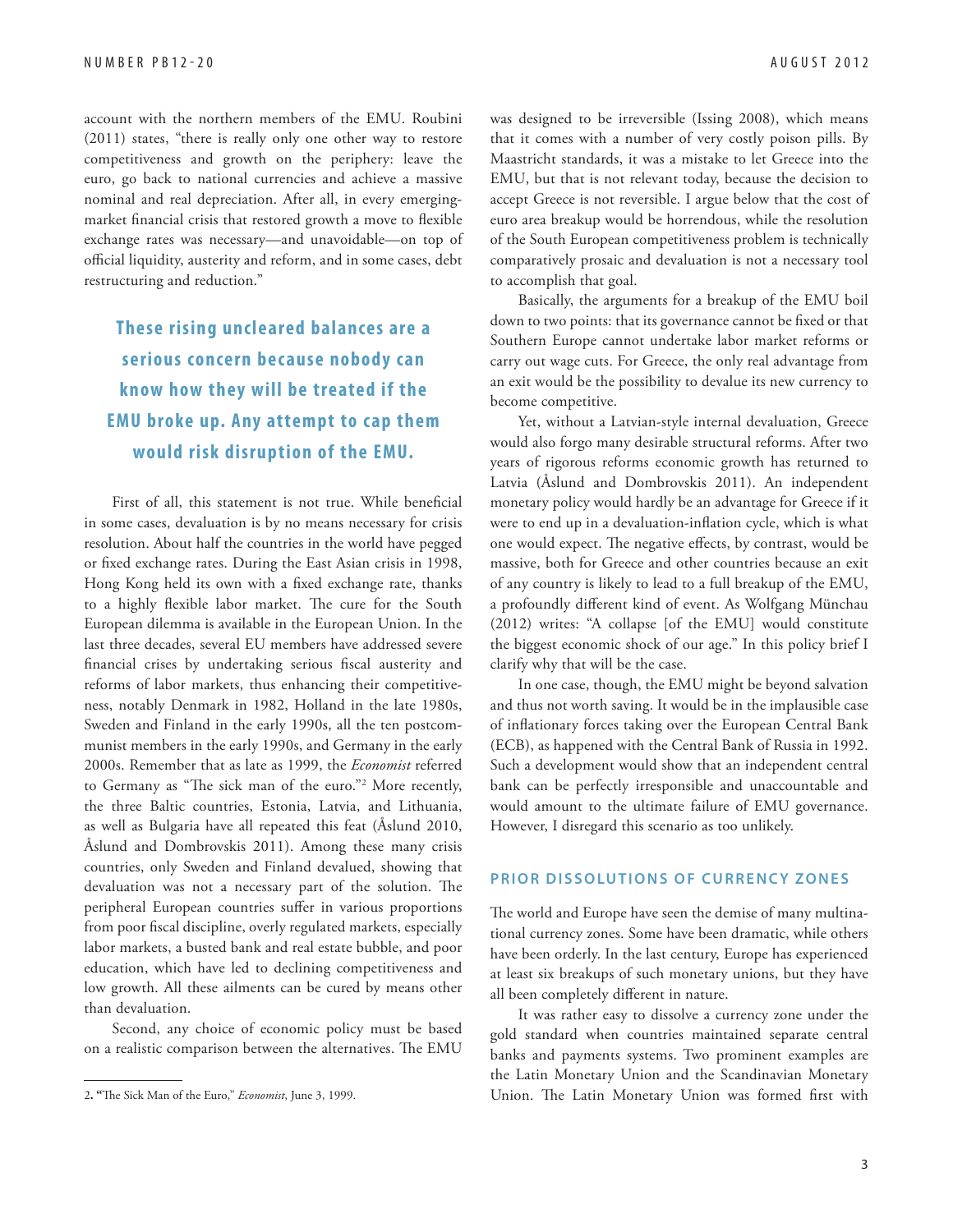France, Belgium, Italy, and Switzerland and later included Spain, Greece, Romania, Bulgaria, Serbia, and Venezuela. It lasted from 1865 to 1927. It failed because of misaligned exchange rates, the abandonment of the gold standard, and the debasement by some central banks of the currency. The similar Scandinavian Monetary Union among Sweden, Denmark, and Norway existed from 1873 until 1914. It was easily dissolved when Sweden abandoned the gold standard. These two currency zones were hardly real, because they did not involve a common central bank or a centralized payments system. They amounted to little but pegs to the gold standard. Therefore, they are not very relevant to the EMU.

Europe offers one recent example of a successful breakup of a currency zone. The split of Czechoslovakia into two countries was peacefully agreed upon in 1992 to occur on January 1, 1993. The original intention was to divide the currency on June 1, 1993. However, an immediate run on the currency led to a separation of the Czech and Slovak korunas in mid-February, and the Slovak koruna was devalued moderately in relation to the Czech koruna. Thanks to this early division of the currencies, monetary stability was maintained in both countries, although inflation rose somewhat and minor trade disruption occurred (Nuti 1996; Åslund 2002, 203). This currency union was real, but thanks to the limited financial depth just after the end of communism, dissolution was far easier than will be the case in the future. In particular, no financial instruments were available with which investors could speculate against the Slovak koruna.

The situation of the EMU is very different from these three cases. It has no external norm, such as the gold standard, and it is a real currency union with a common payments mechanism and central bank. The payments mechanism is centralized to the ECB and would fall asunder if the EMU broke up because of the large uncleared balances that have been accumulated. The more countries that are involved in a monetary union, the messier a disruption is likely to be. The EMU, with its 17 members, is a very complex currency union. When things fall apart, clearly defined policymaking institutions are vital, but the absence of any legislation about an EMU breakup lies at the heart of the problem in the euro area. It is bound to make the mess all the greater. Finally, the proven incompetence and slowness of the European policymakers in crisis resolution will complicate matters further.

The three other European examples of breakups in the last century are of the Habsburg Empire, the Soviet Union, and Yugoslavia. They are ominous indeed. All three ended in major disasters, each with hyperinflation in several countries. In the Habsburg Empire, Austria and Hungary faced hyperinflation. Yugoslavia experienced hyperinflation twice. In the former Soviet Union, 10 out of 15 republics had hyperinflation.<sup>3</sup>

The combined output falls were horrendous, though poorly documented because of the chaos. Officially, the average output fall in the former Soviet Union was 52 percent, and in the Baltics it amounted to 42 percent (Åslund 2007, 60). According to the World Bank, in 2010, 5 out of 12 post-Soviet countries—Ukraine, Moldova, Georgia, Kyrgyzstan, and Tajikistan—had still not reached their 1990 GDP per capita levels in purchasing power parities. Similarly, out of seven Yugoslav successor states, at least Serbia and Montenegro, and probably Kosovo and Bosnia-Herzegovina, had not exceeded their 1990 GDP per capita levels in purchasing power parities two decades later (World Bank 2011). Arguably, Austria and Hungary did not recover from their hyperinflations in the early 1920s until the mid-1950s. Thus the historical record is that half the countries in a currency zone that breaks up experience hyperinflation and do not reach their prior GDP per capita as measured in purchasing power parities until about a quarter of a century later, which is far more than the lost decade in Latin America in the 1980s.

The causes of these large output falls were multiple: systemic change, competitive monetary emission leading to hyperinflation, collapse of the payments system, defaults, exclusion from international finance, trade disruption, and wars. Such a combination of disasters is characteristic of the collapse of monetary unions.

A common reflex to these cases is to say that it was a long time ago, that things are very different now, and that other factors matter. First of all, it was not all that long ago. Two of these economic disasters occurred only two decades ago. Second, hyperinflation was probably the most harmful economic factor, and it is part and parcel of the collapse of a currency zone, regardless of the time period. About half of the hyperinflations in world history occurred in connection with the breakup of these three currency zones. The cause was competitive credit emission by competing central banks before the breakup. Third, monetary indiscipline and war are closely connected. The best illustration is Slovenia versus Yugoslavia. In the first half of 1991, the National Bank of Yugoslavia started excessive monetary emission to the benefit of Serbia. On June 25, 1991, Slovenia declared full sovereignty not least to defend its finances. Two days later, the Yugoslav armed forces attacked Slovenia (Pleskovic and Sachs 1994,

<sup>3.</sup> The literature on the collapses of these three currency unions is ample, notably, Pasvolsky *(*1928), Sargent (1986), Dornbusch (1992), Pleskovic and Sachs (1994), Åslund (1995), and Granville (1995).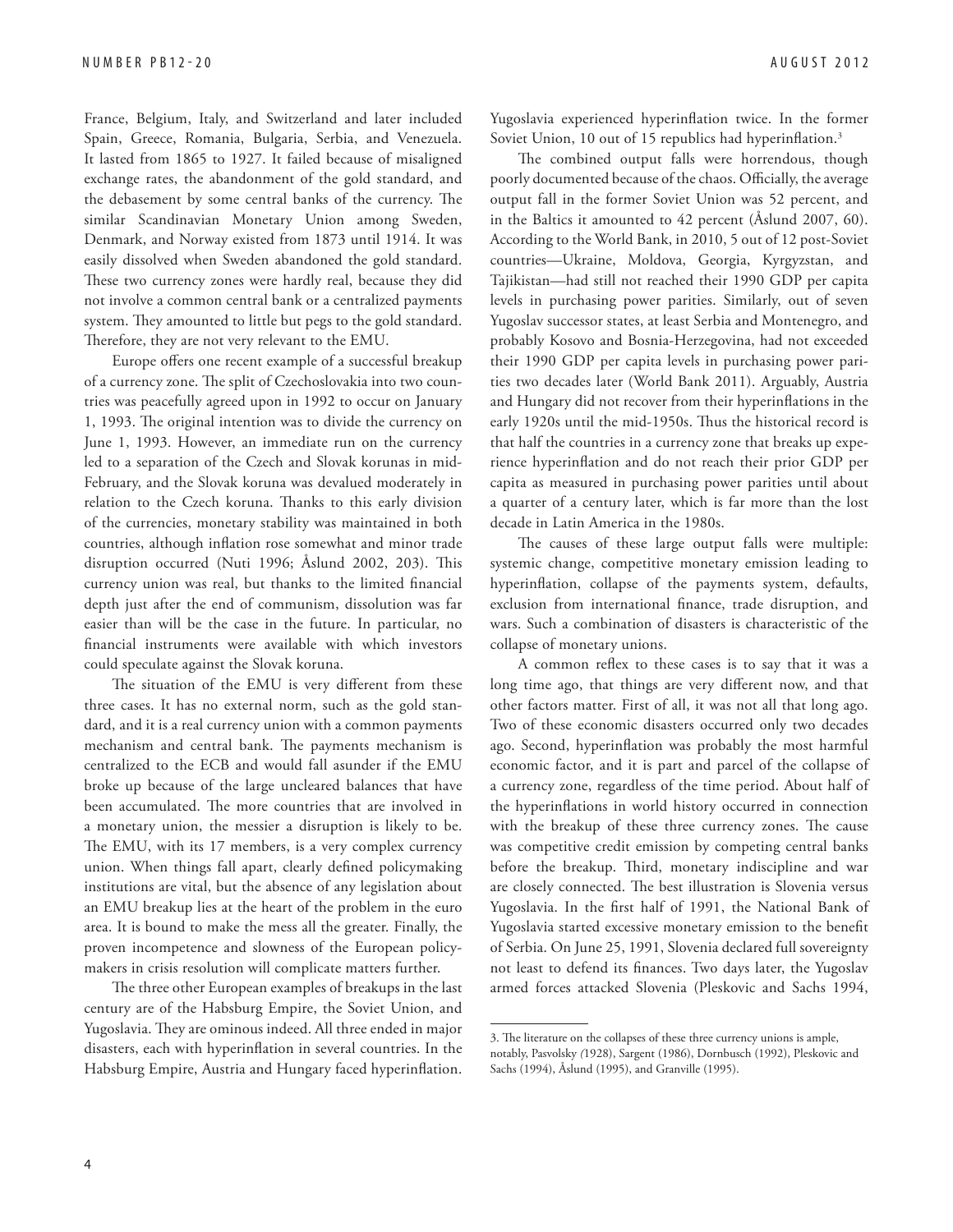198). Fortunately, that war did not last long and Slovenia could exit Yugoslavia and proved successful both politically and economically.

Many economists disregard the experiences of the former Soviet Union and Yugoslavia because both countries also went through systemic changes. In order to control for systemic change I compare the former Soviet Union with Romania and Bulgaria, which also had highly distorted socialist economies and a similar level of economic development as the Soviet Union. Romania's GDP fell officially by "only" 25 percent,

#### **…the dissolution of the ruble zone in 1992 and 1993 is of the greatest relevance to the EMU. Many features of the ruble zone may be replicated in a euro area breakup.**

that is, 27 percent less than in the former Soviet Union. Bulgaria saw its GDP fall by 33 percent or by 19 percent less than the former Soviet Union (Åslund 2002, 118). Thus, the total output cost because of the slow collapse of the ruble zone might have been on the order of 20 to 25 percent.<sup>4</sup>

These dissolutions were prolonged, and the longer they lasted, the worse the economic disaster became. The cause of the breakups was political disagreements, with the old center of the union and most successor states trying to maintain the currency union even after it had proven impossible to do so. The ultimate disaster came when competing central banks issued the same currency, prompting hyperinflation.

Mark Cliffe et al. (2010, 6) note "that we are moving from 'thinking the unthinkable' to 'quantify the unquantifiable.' True, there is a case history of failed monetary unions to work from. But EMU is a monetary union like no other in terms of its scale and ambition." I disagree. Of the three dramas discussed above, I would argue that the dissolution of the ruble zone in 1992 and 1993 is of the greatest relevance to the EMU. Many features of the ruble zone may be replicated in a euro area breakup. The most important feature was a centralized payments system, which was first paralyzed with large imbalances accumulated and then disrupted, impeding payments and trade for long periods. The dominant issue in Yugoslavia was Serbia's attempt to rule the other republics,

and Serbia caused the hyperinflation through excessive money issue. The Austro-Hungarian drama was at a time when financial and international institutions were quite different.

I shall abstain from discussing military action in any detail, but it would be foolish not to note that possibility. The whole of Yugoslavia and six post-Soviet countries faced wars. The hyperinflations in the wake of the breakup of the Austro-Hungarian Empire are routinely mentioned as contributing causes of World War II. The European Union prides itself in peace being its greatest achievement, and if its sustenance would be threatened, peace would not be taken for granted. The Greek-Turkish war over Cyprus occurred as late as 1974, and the conflict over the division of Cyprus remains unresolved, with Nicosia advertising itself as the last divided capital in the world.

Admittedly much has changed in the last two decades, but that is hardly an advantage. The world of global finance has become more complex. International financial flows are so much larger and faster than in the past, which magnifies and speeds up all the negative effects. When the successful dissolution of the Czech and Slovak common currency zone took place, there was nothing to speculate in, but today ample opportunities exist. Therefore replicating that success would no longer be possible. Whereas the postcommunist policymakers were not very enlightened economists, they acted fast in comparison with the slow EU decision making. Nor were they encumbered by complex constitutions guarded by capricious constitutional courts. If anything, the situation is likely to be worse today.

#### **POSSIBLE COSTS OF EMU BREAKUP**

The views on the cost of the dissolution of the euro area vary greatly. Many opponents of the euro area just ignore them (see, for example, Feldstein 2010, Lachman 2010, Roubini 2011). A typical dismissive statement is: "Splitting up may be hard to do, but it can be better than sticking to a bad marriage" (Das and Roubini 2012).

Opponents of a breakup, on the contrary, are all the more concerned. Willem Buiter (2011) concluded, "A euro area break-up, even a partial one involving the exit of one or more fiscally and competitively weak countries, would be chaotic. A full or comprehensive break-up…would create pandemonium. It would not be a planned, orderly, gradual unwinding of existing political, economic and legal commitments…. If Spain and Italy were to exit, there would be a collapse of systematically important financial institutions throughout the EU and North American and years of global depression" (for similar views, see Eichengreen 2007, Blejer and Levy-Yeyati

<sup>4.</sup> I prefer to use Romania and Bulgaria as comparisons, because they were at a similar level of economic development and severely distorted economies. The Central European countries (Poland, Czechoslovakia, and Hungary) started off with much more favorable conditions and therefore experienced much smaller declines. East Germany was flooded with an annual subsidy from West Germany of nearly \$80 billion a year.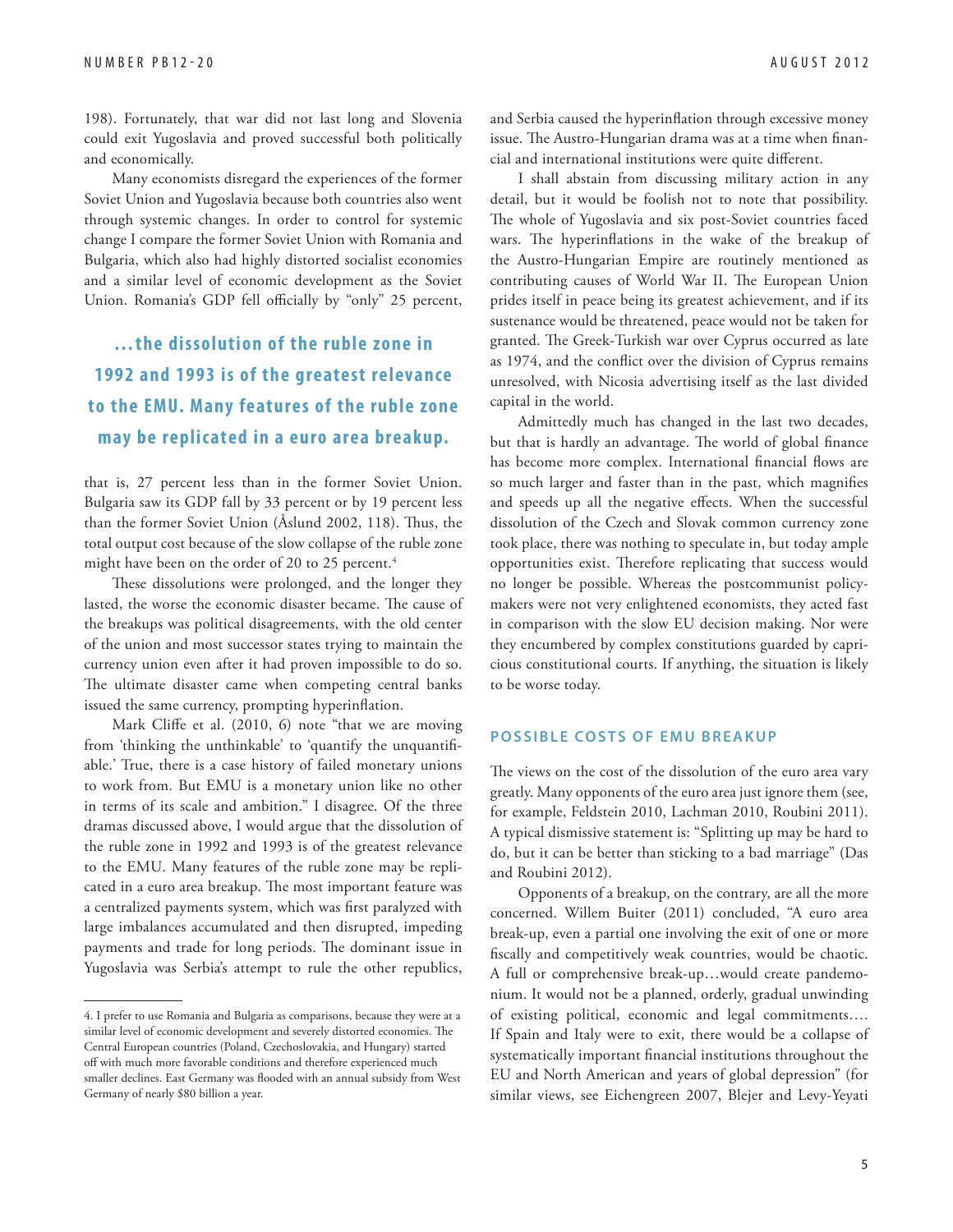2010, Cliffe et al. 2010, Dabrowski 2012, Normand and Sandilya 2011).

Buiter sees an escalation of financial panic with bank runs, big devaluations, proliferation of exits from the EMU, liquidity freeze, defaults, and legal conflicts, very much in line with my argument below. Presuming a complete breakup of the euro area, he predicts that "[d]isorderly sovereign defaults and eurozone exit by all five periphery states...would trigger a global depression that would last for years, with GDP likely to fall by more than 10 per cent" (Buiter 2011). John Normand and Arindam Sandilya (2011) take a very similar view and detail the steps but not the costs.

Interestingly, Mario Blejer and Eduardo Levy-Yeyati (2010), prominent economists who played major roles in Argentine economic policymaking during the 2002 crisis as president and chief economist, respectively, of the Central Bank of Argentina, are firmly opposed to any exit from the EMU. They offer many of Buiter's arguments, although numerous outsiders have referred to Argentina as an argument for a Greek exit from the EMU. The Argentine crisis resolution in 2001–02 is now presented as a success, but Blejer and Levy-Yeyati disagree. They underscore that the pesofication of bank deposits and credits caused major currency mismatches and in effect led to large confiscations, which had a massive redistributive impact and prompted violent social and political reactions. Michael Mussa (2002, 51) observed that the default and devaluation demolished Argentina's excellent banking system. The government aggravated their hammering, by mandating that dollar loans of Argentine banks be paid in pesos, while converting dollar deposits into pesos at an unfavorable exchange rate. After a decade of recovery growth, the legacy of the Argentine crisis resolution has been populism and poor economic policy, hardly an example to follow.

Cliffe et al. (2010, 9) have provided the most detailed assessment of the process and costs of a dissolution of the EMU. They assess the overall decline in output in the EMU countries of a complete breakup of the EMU at 5 to 9 percent during the first year and at 9 to 14 percent over three years. Naturally, any such discussion has to be highly hypothetical and thus speculative, but it is worth going through their reasoning.

In their scenario of a complete breakup of the euro area, Cliffe et al. (2010, 7-8) presume that "governments decide to convert all assets and liabilities into their new national currencies. Capital controls are temporarily introduced…. New notes and coins are reintroduced as quickly as possible." They identify five blows to the real economy. First, "the logistical and legal problems of reintroducing national currencies, while transitional, would be serve and protracted." Second, "capital

flight and distress in the financial system would disrupt trade and investment." Third, a "plunge in business and consumer confidence would likely be accompanied by a renewed dive in asset prices inside and outside the Eurozone." Fourth, the "challenge of maintaining fiscal credibility and securing government funding would be intensified. This would call for yet more fiscal tightening measures, particularly for the weaker peripheral Eurozone countries." Fifth, non–euro area countries would suffer from sharp appreciation of their currencies, "compounding the damage to their export growth."

As a consequence, they anticipate "a deep recession across the Eurozone…, dragging down the global economy." In the euro area output falls from 4 percent in Germany to 9 percent in Greece in the first year. "Elsewhere the impact is particularly large in neighbouring European economies," from a fall of 3 percent in the United Kingdom and 5 percent in Central and Eastern Europe (p. 9). However, they do not bring up what I consider the main concern, a collapse of the payments system discussed below.

A back-of-the-envelope calculation comparing the former Soviet Union and Romania and Bulgaria puts the total output collapse at 20 to 25 percent, but nobody can know because any political and economic chain reaction would be unpredictable.<sup>5</sup>

#### **A FUNCTIONING PAYMENTS SYSTEM IS VITAL FOR THE SURVIVAL OF THE EMU**

In important respects, the EMU is reminiscent of the three difficult cases, the Austro-Hungarian Empire, Yugoslavia, and especially the ruble zone. It lacks rules and procedures for exit, and it has a centralized payments system, which is an essential part of a real currency union, but it is also a true poison pill. There is no reason to believe that an exit would be easily accepted by all the parties concerned. The EMU may have an advantage in comparison with the other monetary unions as long as the European Central Bank (ECB) manages to retain a firm monopoly on the issue of money. Yet if political strife would break up the ECB, that advantage would be lost. In one way or the other the existing national central banks may start issuing money, as was the case in Yugoslavia, and at the end of the Soviet Union each republic set up its own central bank. In extraordinary situations not regulated by law, the importance of formal barriers and custom should not be overestimated.

<sup>5.</sup> Private investment banks have produced the most interesting, detailed, and also pessimistic assessments of the effects of a breakup of the euro area. I have read excellent reports by JP Morgan and ING, but there are presumably other good reports that I have not been able to find in the public realm. In particular, I am aware of Willem Buiter's paper at Citi.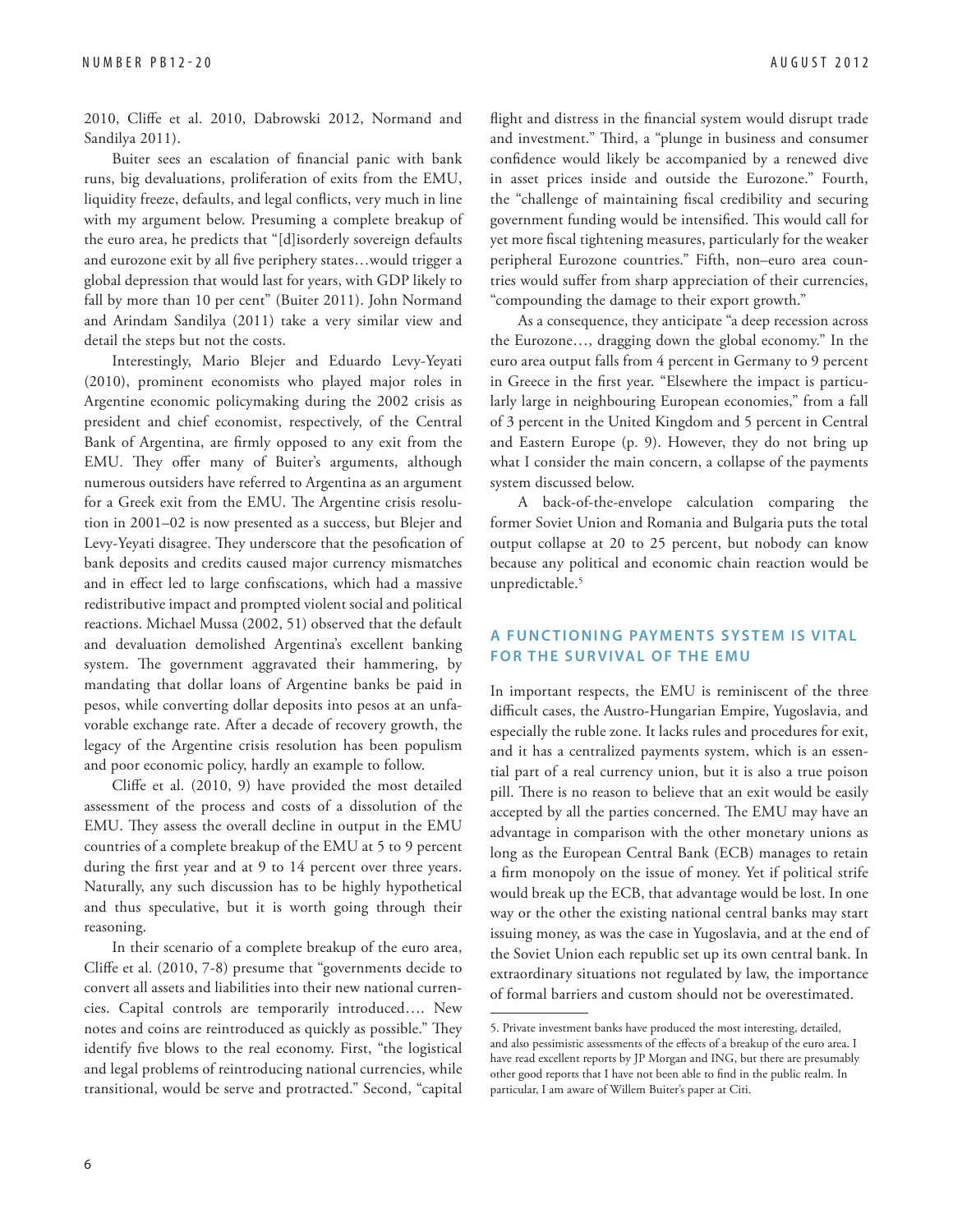Normand and Sandilya (2011) have suggested how an EMU breakup would take place: "In a modern financial market dominated by electronic payments and in a zone free of capital controls…the switch to an alternative currency would need to be secretive and practically immediate to be effective. Mere suspicion of a regime switch would be sufficient to drive massive deposit flight.... Most likely a country would decree overnight that the country's legal tender had changed from euros to the new currency at a declared conversion rate, and that all accounts and contracts would be redenominated immediately.... All financial markets would be shut and banks closed for some period—perhaps several days—to allow the conversion."

The critical concern is the EMU payments system in combination with large uncleared balances. In 2011, Professor Hans-Werner Sinn initiated a heated discussion about unsettled Target2 clearing balances of the EMU. In Bundesbank President Jens Weidmann's (2012) words: "Target2 is the grid through which the liquidity in the euro area circulates. With this payments system cross-border central bank money is transferred between the national central banks within the currency union. This liquidity arises in the individual countries predominantly through the national central banks' refinancing operations with commercial banks." The Target2 balances are interest-bearing public loans that are being used to finance current account deficits and capital flows (Sinn 2011a). Before the crisis, these balances more or less offset each other or were settled through the private interbank market.<sup>6</sup>

Since 2011, the private interbank funding has dried up. As a consequence, this EMU clearing has stopped functioning and large positive Target2 balances have arisen with the national central banks in the four northern EMU countries— Germany, the Netherlands, Luxembourg, and Finland—and corresponding big negative balances with eight other countries—Italy, Spain, Ireland, Greece, France, Portugal, Belgium, and Austria (Sinn and Wollmershäuser 2012). The causes of these balances are current account deficits of the southern countries as well as transfers of bank deposits from the south to the north (Davies 2011). These accumulated balances now exceed €1 trillion, and Germany's surplus alone corresponds to one-third of German GDP. At the same time, the eurosystem has lowered its standards for the quality of collateral and the average maturity of transactions has soared from a few weeks to almost three years (Weidmann 2012).

What do these balances actually mean and what, if anything, should be done to them? Sinn (2011a) argued that "the Eurozone payments system has been operating as a hidden

bailout whereby the Bundesbank has been lending money to the crisis-stricken Eurozone members via the Target system." He stated "these claims would probably be lost should the euro collapse" (Sinn 2011b). "No one knows what these claims will be worth in the event of a Eurozone breakup" (Sinn 2012). He and Weidmann worry that these large balances no longer amount to liquidity provision to solvent commercial banks but bail out banks that are not solvent. They are concerned about potential German costs, credit emission, and inflation. Sinn has alternatively proposed to cap the Target2 balances, settle them in hard assets, or transform them into short-term eurobonds.

Karl Whelan (2011) and others oppose Sinn. They argue that the Bundesbank "has claims on the ECB system as a whole, not on individual national central banks. And these debts are collateralized by holdings of [southern] government bonds" (Davies 2011). Whelan points out that limiting a Target2 balance would amount to cutting out a country from the eurosystem. Similarly, Ulrich Bindseil, Philippine Cour-Thimann, and Philipp König (2012, 84) write that "a limitation of T2 positions would call into question the monetary union. A regular settlement has the same effect as a limitation and would basically transform the monetary union into a system of fixed exchange rates in which the solvency of a country would be limited by its stocks of gold and foreign exchange." A euro in such a peripheral country would no longer be worth as much as in a northern surplus country.

Legally, Whelan's interpretation is presumably correct, but it is hardly reassuring. Since the Lisbon Treaty does not contain any stipulations for the dissolution of the EMU, it is not evident what law would apply to these balances if the euro area did break up. If the ECB were to collapse in the breakup of the EMU, which is perfectly plausible, the main creditor would no longer exist. Moreover, the southern countries would in all probability default on their bonds in such an event, sharply reducing the value of any collateral held as sovereign bonds.

The collapse of the ruble zone may be instructive. The accumulation of large uncleared balances of dubious character is typical of a currency zone in crisis. Such accumulations occurred both between the former Soviet republics and domestically in each republic. The former Soviet republics agreed to coordinate their issue of credit, but they all failed to comply with their agreement. As a result, competitive credit issue ensued, leading to hyperinflation.

All the former Soviet republics had large current account deficits with Russia. Until the ruble zone collapsed in September 1993, Russia financed them all. In 1992, Russia's credits to the other former Soviet republics amounted to 9.3

<sup>6.</sup> The best simple explanation is Wolf (2011b).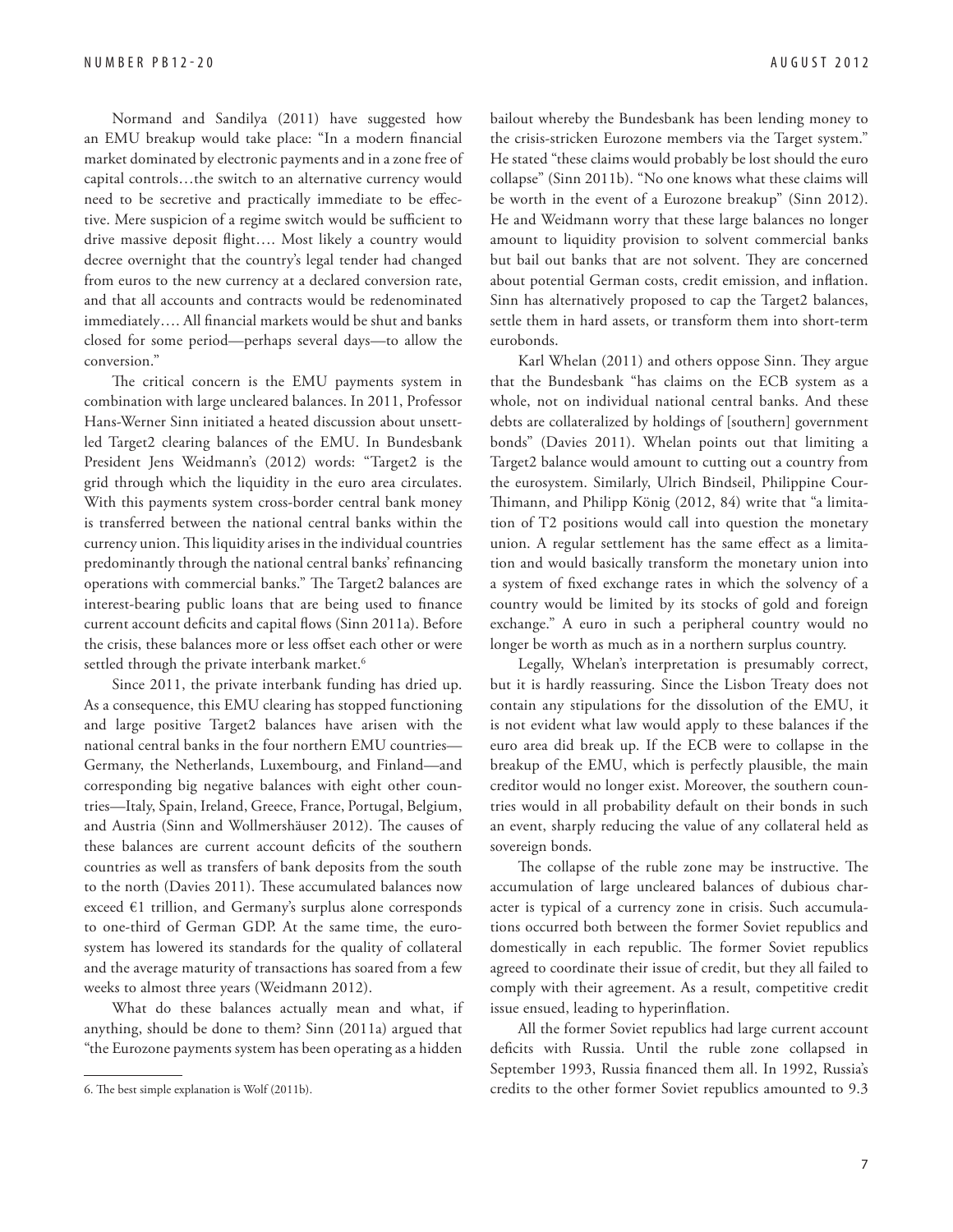percent of its GDP. Formally, the gains of the other states were enormous, ranging from 11 percent of GDP in Belarus and Moldova to 91 percent of GDP in Tajikistan (IMF 1994, 25). In reality, however, no country benefited from this flow of money, which contributed to hyperinflation in all of them. The former Soviet republics were encumbered with large bilateral debts to Russia, which they renegotiated for many years. Much was written off, but this accidental debt burden was cumbersome for the debtor countries (Åslund 1995).

Conversely, Slovenia and Croatia had large current account surpluses in relation to Serbia, which responded by emitting far more credit rather than paying in real terms. Serbia's credit emission in turn persuaded Slovenia and Croatia to abandon the Yugoslav dinar (Pleskovic and Sachs 1994).

**...in order for a banking union to become credible, EMU members need to offer a joint and several guarantee that they will do whatever is needed to maintain the EMU. The risk of any exit from the EMU must be firmly denied.**

Domestically, post-Soviet Russia had a clearing system that could not manage all the new payments, and large arrears accumulated in the so-called *Kartoteka II,* a payments system that registered all payments in the order of their entry. The reasons for their accumulation were twofold. The old manual payments system could not manage the many payments that arose with a multitude of new enterprises. The other cause was that enterprises no longer wanted to pay if they could avoid it and happily delayed payments. Reformers argued for these arrears to be transformed into interest-bearing loans of a limited duration to clear the system (Sachs and Lipton 1993, 145), but the dominant Russian view was that they should be financed with new monetary emission as indeed happened, which resulted in high inflation (Rostowski 1994). Neither of these causes has anything to do with the current euro crisis. The EMU clearing system has the advantage of going through the national central banks so that the national payments mechanism would not necessarily be destroyed. Yet, the point is that uncleared payment balances provoked monetary emission and may do so again.

Sinn has made an important contribution by drawing attention to these large unsettled balances. In one way or the other, they are likely to cause big losses to the creditor countries. If the EMU were to break up, the likely outcome would be negotiated settlements drawn out over years resulting in large writedowns.

However, Sinn has come up with one very dangerous proposal, to cap the national Target2 balances. The Russian reformers (Yegor Gaidar and Boris Fedorov) tried to do exactly that by setting ceilings on the credits from the Central Bank of Russia to the other post-Soviet countries in order to limit Russia's losses, but their aim was to break up the ruble zone. Indeed, the consequence was that the ruble zone fell apart, but only slowly, which is the worst case. The outcome was monetary pandemonium. No such limit on a clearing balance is permissible in a currency zone. Nor is it permissible to ignore these balances, as Whelan seems to suggest, because then Sinn's arguments would become all the stronger. These balances can become real.

Sadly, both Sinn's and Whelan's lines of argument are likely to contribute to the disruption of the euro area. Sinn's argument is a straightforward copy of the Russian breakup of the ruble zone. Whelan, on the other hand, reinforces arguments like Sinn's by ignoring the problem of uncleared Target2 balances. These balances would explode if not handled. Unfortunately, no current statistics of Target2 are publicly available so we are left with the statistical crumbs from the publications of officials in European central banks.

The best resolution would be the adoption of the complete US Federal Reserve System, which is much discussed.7 Sinn (2011b) agrees: "Only the American alternative is viable." A step in that direction would be the formation of a banking union, that is, the establishment of a European correspondent to the US Federal Deposit Insurance Corporation with its deposit insurance, bank regulation, and bank resolution as well as a European bank bailout institution.

Such a solution was outlined at the Euro summit on June 28–29, 2012, but the decisions were not complete. A fullfledged banking union should weaken the rationale for the current steady bank run in Southern Europe. Yet in order for a banking union to become credible, EMU members need to offer a joint and several guarantee that they will do whatever is needed to maintain the EMU. The risk of any exit from the EMU must be firmly denied (Portes 2012). The chronic current account deficits need to be resolved by other meansstricter fiscal control in the southern countries and some fiscal easing in the northern countries. The European Union and EMU have sufficient means to force any member to pursue rigorous fiscal and structural policies.

<sup>7.</sup> I owe this point to Edwin Truman.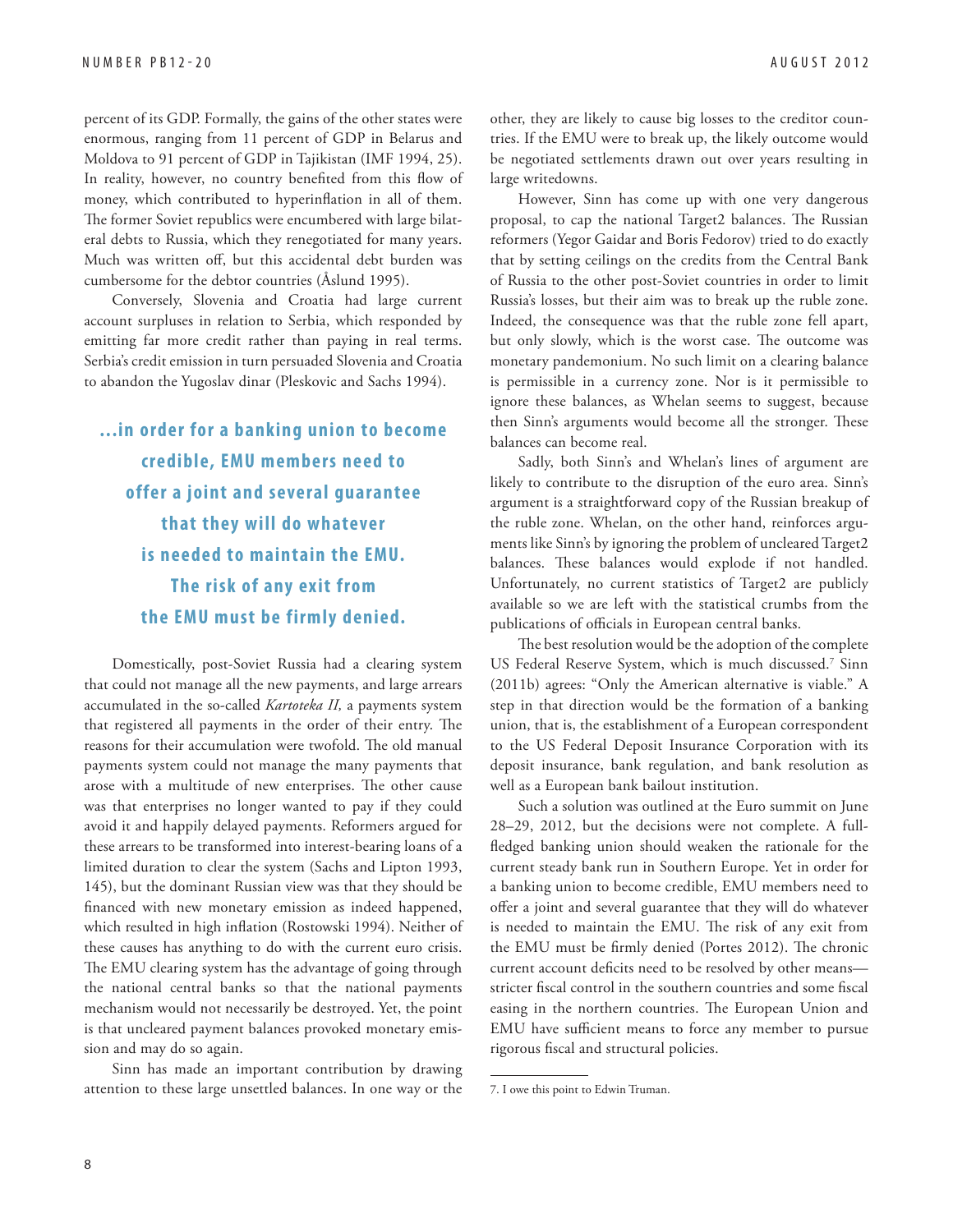#### **A POSSIBLE DOMINO EFFECT LEADING TO THE BREAKUP OF THE EMU**

The current debate focuses on the possibility of Greece departing from the euro area, but that is not all too likely. Greek public opinion is strongly in favor of the euro and nobody has more to lose from exiting the EMU than the Greeks. A necessary additional default for public and private creditors can and should be done within the euro area.

The European Union and the International Monetary Fund (IMF) have been incredibly soft on the Greek government. They forced Greece to reduce its public expenditures by only 0.1 percent of GDP from 50.2 percent of GDP in 2010 to 50.1 percent of GDP in 2011, according to Eurostat, although its budget deficit was 9.1 percent of GDP and its public debt extraordinary at 165 percent of GDP. The difference in EU/ IMF treatment of Latvia is staggering. Latvia was forced to undertake fiscal adjustment of no less than 9.5 percent of GDP in 2009 (Åslund and Dombrovskis 2011, 107).

If Greece were to leave the EMU, it would have to cut public expenditures viciously. Considering that Greek GDP per capita at current exchange rates is still three times larger than in neighboring Bulgaria and Turkey, a two-thirds cut in Greece's GDP would not seem implausible. Within the EMU, by contrast, Greece might have to endure a GDP contraction of 10 percent or so on top of the 15 percent already incurred, which is a far more attractive option. In addition to bailout funds and the costs of EMU disruption, Greece would lose a few percent of GDP annually in EU structural funds, agricultural subsidies, and other grants. For all these reasons no Greek government should even think of abandoning the euro.

Regardless of whether Greece, Finland, the Netherlands, or any other country leaves the EMU, voluntarily or not, a 10-step domino effect is likely to ensue. I shall use a Greek exit as the standard case.

1. If one country (Greece) departed from the EMU, or if its Target2 balances were capped, the current slow bank run from the south would accelerate quickly. At least four more countries would likely experience *a massive bank run* (Spain, Ireland, Italy, Portugal, and perhaps France). Under these circumstances, everyone would try to take out cash from southern banks, which would presumably go under. Their governments would have no choice but to close the banks for a prolonged bank holiday and the banking system would stop working. At least Southern Europe's banking system would close the day after any country declared its intention to exit the EMU, and then the whole European banking system would probably close down.

2. As a consequence, the *EMU payments system would stop functioning* because it is centralized to the ECB. Reestablishing a payments system is both politically and technically difficult. Jeffrey Sachs and David Lipton (1993) elaborated on what was needed to restore the Russian payments system after communism, and it took three years to reestablish the payments system between the post-Soviet states. After the Russian financial crash of August 1998, Russia's domestic payments system broke down again for three months. Most payments had to be made in cash dollars.

3. In the face of the combination of a wild bank run and a collapsing EMU payments system, all people and enterprises would transfer money abroad. All weak EMU governments would have no choice but to impose strict *currency controls*, which are prohibited in Article 63 of the EU Lisbon Treaty but allowed in the case of emergency in Article 65, and this would be a true emergency. All EU countries would presumably impose capital controls as half of the EMU countries would try to conserve some currency, while the other half would try to block excessive capital inflows that would cause harmful appreciations of their new currencies. Capital controls would block most trade and transactions for months, and the common capital market would be broken up.

4. With these events the European interbank market would come to a standstill, which would in all likelihood cause a new global *liquidity freeze*, worse than the one that struck after the Lehman Brothers bankruptcy in 2008 and froze international liquidity for half a year. The freeze could bring down many of the already weak European banks.

5. If the drachma were reintroduced in the midst of a severe financial crisis, its exchange rate would fall like a stone, because Greek currency reserves are minimal. An uncontrolled devaluation could result in a *depreciation of 50 to 80 percent*. To judge by the devaluations in Indonesia (1997), Russia (1998), and Argentina (2001–02), a depreciation of 75 to 80 percent would seem likely in Greece. Others would follow. Cliffe et al. (2010, 13) assume a devaluation of 80 percent for Greece, 50 percent for Spain, Portugal, and Ireland, 25 percent for Italy, and 15 percent for France in relation to a renewed Deutsche mark. This is a strong reason for Germany never to let the breakup happen.

6. Given the openness of the European market, many prices are set internationally, and a vicious depreciation-inflation cycle would ensue. Excessive depreciation would bring *high inflation*, possibly in the triple digits, or even hyperinflation. In 2011, Belarus devalued by nearly 70 percent, and its inflation rose to 110 percent. Note that hyperinflation in most of the successor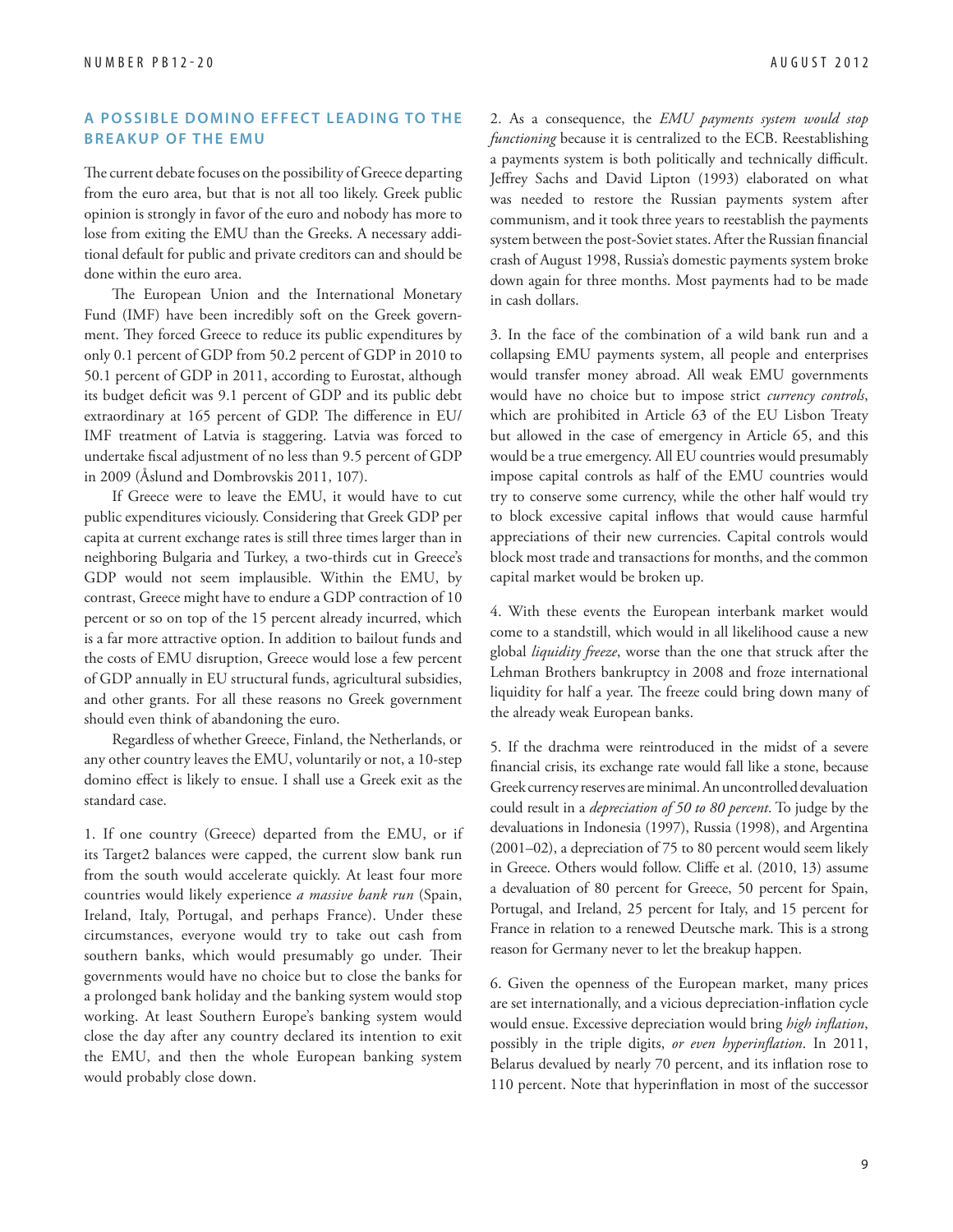countries has been the normal outcome of the breakup of a complex currency union.

7. Companies would suffer from the liquidity freeze, and domestic demand and global trade would collapse as it did from September 2008 to March 2009. Companies with debt in foreign-denominated euro would be exposed to significant currency mismatches, and many would be forced into *bankruptcy*.

8. *Output* would *plunge*. As a consequence of these three factors —bank crisis, bond market crisis, and a trade slowdown—a deep European recession and rising unemployment (which is already 11 percent of the labor force) would appear inevitable. EU GDP fell by 5 percent in 2009, and the drop could be far worse this time since the origin of this crisis would lie in the European Union and many resources have been exhausted. In Greece, unemployment would skyrocket and euro wages would plummet to a fraction of their previous level.

9. A *new Greek default* would appear inevitable. If the value of the new Greek currency fell by only 50 percent in relation to the euro, the now foreign-denominated public debt to GDP ratio would double to 330 percent of GDP, while output and state revenues would plummet. The budget deficit would expand, and without any financing the only option would be truly severe austerity. With such an economic contraction, the public finance situation would deteriorate severely. Since the public debt of the euro area has already reached 89 percent of GDP, several countries would probably be vulnerable to default. The countries with more than 100 percent of GDP in public debt—Italy, Ireland, and Portugal—are obvious candidates, but most countries in the EMU could enter dangerous territory. Dabrowski (2012) states: "A departure from the Eurozone would mean an immediate default on all public and most private liabilities as old contracts would remain denominated in Euro. Any attempt to redenominate them involuntary into the new weaker currency…would involve serious legal objections…."

10. These developments would strain any country, but Greece also suffers from substantial corruption and little trust in the political system. It ranks 80th on the Corruption Perceptions Index of Transparency International (2011). Its fragile *political*  system and social fabric could easily unravel. The closure of banks throughout Europe could easily incite riots in numerous countries.

The Lisbon Treaty contains no provision for exit from the EMU. Nor is there an international forum for sovereign arbitration on financial issues. This legal vacuum would have to be filled with political agreements between a departing country and the other EU and euro area countries. But such negotiations would be prolonged—easily two years, judging by the European Union's tardiness in responding to the euro crisis in the last two years. Meanwhile all legal issues would be hanging in the air. Contracts for hundreds of billions of euros would remain in dispute. Eventually the contracts might be tested in courts, but that would take time, spreading uncertainty over thousands of companies facing bankruptcy.

> **The two critical steps in the chain reaction or domino effect… are the bank run and the collapse of the payments mechanism.**

Would the rest of the European Union let a country departing from the EMU stay in the European Union itself? The single market would presumably fall apart if countries defended themselves against underpriced imports from countries that underwent major depreciation. Financially weak countries would naturally limit their reserve losses through large depreciations. Little would remain of the customs union. The unified labor market and the Schengen visa area would probably fall asunder as well. What would remain of the European Union?

The two critical steps in the chain reaction or domino effect outlined above are the bank run and the collapse of the payments mechanism. The markets have already proven that they do not differentiate all that much between Greece and other potentially weak countries because eight countries (Italy, Spain, Ireland, Greece, France, Portugal, Belgium, and Austria) have large negative balances in Target2. Bank runs would hit most of them. The EMU does not have any solid firewall to stop such a run, which would be extremely fast if it were to take place. The positive Target2 balances are concentrated to four countries—Germany, the Netherlands, Luxembourg, and Finland—with five small countries close to balance (Sinn and Wollmershäuser 2012). They would be overwhelmed by capital inflows, which would compel massive appreciation if the EMU were to break up.

The question of how many countries would leave the EMU in this situation of grave imbalance has only two plausible answers: *none or all*. If one country left, a huge currency risk would be introduced, and the pressure for the next country to leave would be overwhelming. Currency flows and liquidity freezes would necessitate the breakup, and it would all happen in infuriating speed. Therefore the rest of the European Union should not even think of kicking Greece out of the euro area, as some prominent German politicians have threatened, or face a Greek exit.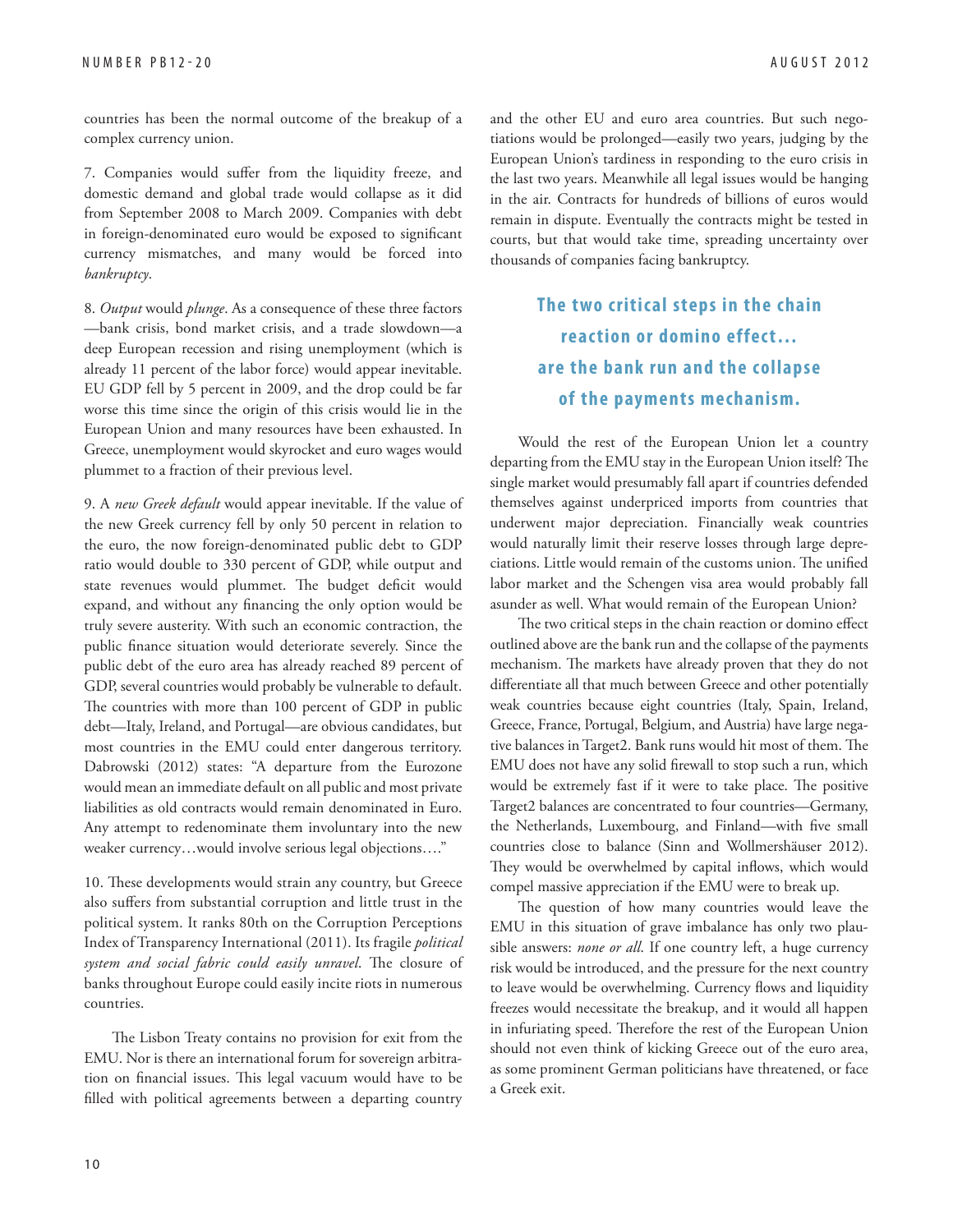C. Fred Bergsten (forthcoming) has argued that Greece's "ability to remain within the zone is clearly more problematic. Greek exit would probably strengthen the zone" because the other members would build up a sufficient firewall to prevent contagion, and "the horrors of the impact on Greece" would

#### **The question of how many countries would leave the EMU in this situation of grave imbalance has only two plausible answers:** *none or all.*

inspire the others to do what it took to put their own economies in order. First, the Greek government seems to understand that an exit would be connected with huge costs, as outlined above, and the European Union and EMU have many means by which they can make Greece comply with necessary economic discipline.

Second, a Greek exit would introduce a big currency and exchange rate risk in the euro area. The already existing contagion that is evident from the massive capital outflows from the crisis countries would become horrendous. The other EMU members would be well advised to build the firewall big enough to keep Greece in the EMU, because otherwise it would be far more costly.

Third, the effects on the rest of the European Union would proliferate throughout banks, bond markets, trade, public finance, and politics. They would be entirely negative and truly formidable. No German politician who allowed such a catastrophe to fall upon Europe is likely to be reelected.

Fourth, even if the horrors of the impact on Greece induced other debtor countries to reform further, they would have to reel under the immediate disaster, because reform measures inevitably take time. European politicians who would have brought their countries into such a disaster would have no credibility left since they would be judged by their actions, as is usually the case in a severe financial crisis. Anything positive that could be done after a Greek exit could be done more effectively before such an event.

In the three hyperinflationary currency union collapses, however, it was not the weak countries that left first but small and comparatively wealthy countries: Czechoslovakia from the Habsburg Empire, first Slovenia and then Croatia from Yugoslavia, and Estonia, Latvia, and Lithuania from the former Soviet Union. These countries were also the most successful both economically and politically. When the game is over, there is no benefit in delay or in remaining loyal to nothing, or in waiting for an elusive collective accord. The countries that departed early acted fast and resolutely. They quickly established

their own independent central banks, exchanged the denomination of all accounts, and stamped their banknotes or issued new banknotes. The last countries in these currency areas were flooded with the old currency, which unleashed hyperinflation.

The most obvious parallels to these early leavers from previous collapses would be Finland or the Netherlands, which have stood out with their fiscal and economic virtues. Some of their citizens ask for how long and how much they will pay for fiscally irresponsible EMU countries. Relative to its GDP, Finland has about as large Target2 balances as Germany. While the Netherlands is surrounded by EMU countries, Finland has two economically successful countries with floating exchange rates and inflation targeting, Sweden and Norway, as neighbors. What they may not think of is that they also benefit through lower bond yields and larger exports and that the costs of a disruption of the EMU will hit them as well.

It is more difficult to convince the citizens of a small northern country to stay in the EMU. They would benefit from cutting off direct financing of bailout programs for countries in crisis, but then they would lose access to such financing when they may need it themselves in the future. Cliffe et al. (2010, 9) estimated the direct cost for the Netherlands of an EMU breakup at 12 percent of its GDP, and the cost to Finland would probably be in the same range. Rather than continue benefiting from the open European market, these countries would face a disrupted and much less open international market. Furthermore, their exchange rates would rise and render them less competitive on the global market.

The global depressive effects of EMU dissolution would be big and should be a reason for all to oppose such an event. For 2012, the IMF cut projected global growth by 1.2 percentage points because of the euro crisis, which alone is \$1 trillion, and that is even before the EMU has collapsed (Truman 2012a). Similarly, for 2013, it lowered its forecast from one year earlier by 1.5 percentage points, meaning a loss of global GDP of \$1.1 trillion (Truman 2012b). Cliffe et al. (2010, 9) estimated the total cost to the United States of an EMU breakup at 3 percent of US GDP. A reasonable assumption would be that global output would moderate by at least a few percentage points if the euro area really collapsed.

#### **HOW WOULD THE EURO AREA BE BEST DISSOLVED?**

Hopefully, the EMU can survive and its governance can improve because a breakup would be a monumental tragedy for Europe. Yet the risk exists and policymakers need to consider how to minimize the damage of such an economic disaster. Therefore it is necessary to think through how a breakup of the EMU would be best undertaken. In general, if it were to become inevitable,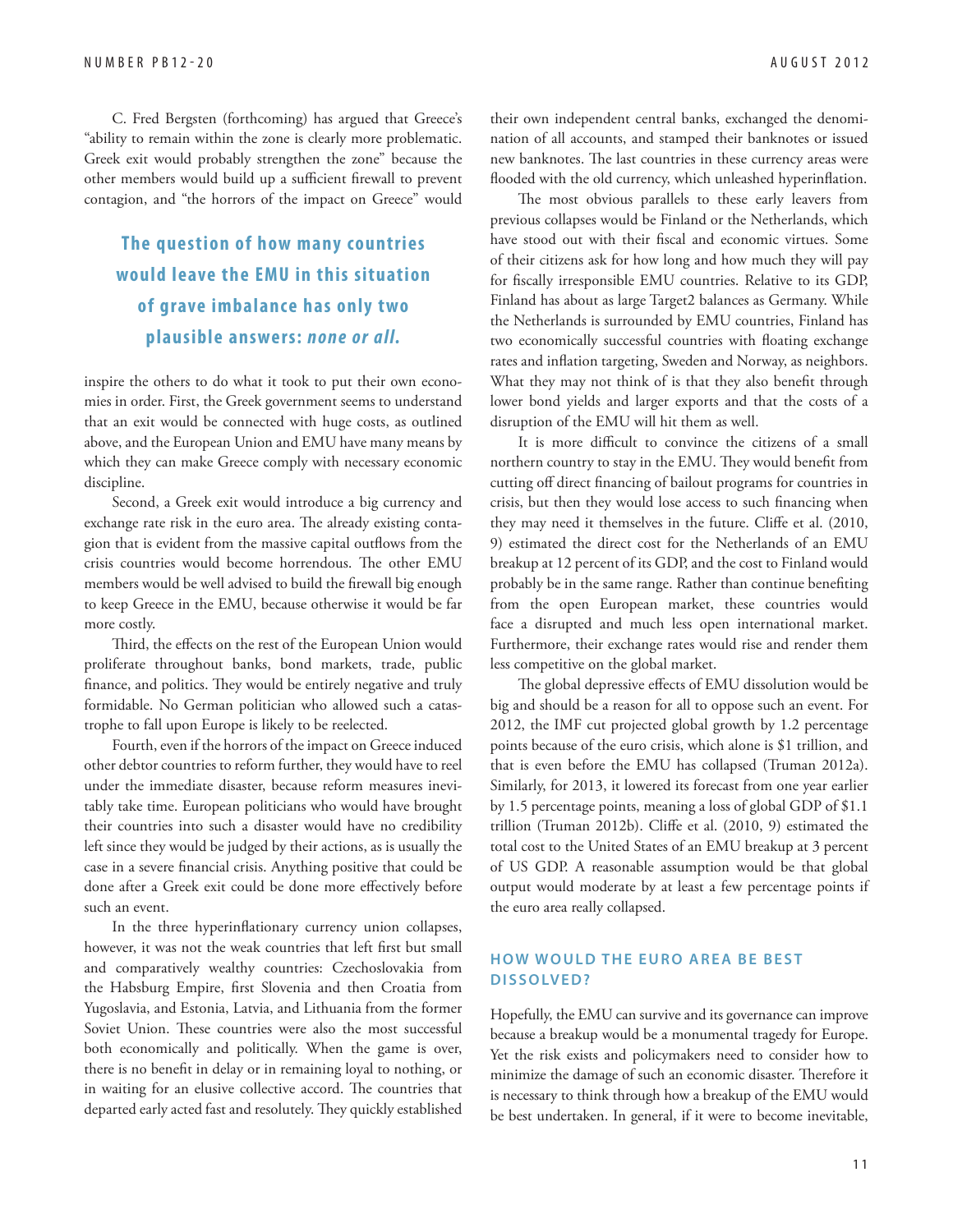it should be done as amicably, cleanly, symmetrically, and as fast as possible.

The big difference between the present time and the previous currency zone breakups is that money flows today are so much faster and larger. Everything will happen immediately. Little can be planned for a breakup in advance because the risk of leaked information would be great, and enormous amounts of money could be transferred in no time. The whole financial system in the area involved would need to be shut down until the exchange of currencies had taken place, akin to Franklin D. Roosevelt's bank holiday from March 6 to 13, 1933 or the closure of foreign exchange markets for nearly two weeks in February–March 1973 before floating exchange rates were introduced. But can a bank holiday be effective in today's multiple and fluid markets?

### **If any country exited from the euro area, the latter would probably collapse altogether, and then it would only benefit all countries to leave quickly.**

If any country exited from the euro area, the latter would probably collapse altogether, and then it would only benefit all countries to leave quickly. It would be better for all of them to exit together and do so amicably. Any delay would impose extra costs in terms of uncertainty and rent-seeking speculation. The ideal dissolution of a monetary union was the partition of Czechoslovakia in 1993, which was amicable and orderly. And it was fast and simple, but today everybody would have to move much faster. If the need for dissolution of the euro area appears inevitable, all countries should agree on an early exit date.

Fortunately, all the euro countries still have fully equipped central banks, which should greatly facilitate the process of recovering their old functions—distribution of bank notes, monetary policy, maintenance of international currency reserves, exchange rate policy, foreign currency exchange, and payment routines.

Much discussion has been devoted to the need for a northern and southern euro, but in the midst of a terminal euro crisis, the only plausible option would be a wholesale breakup, in which each country reverts to its old national currency. Credibility is crucial for a currency, and after the euro itself has failed, any subordinate euro or other new currency would have great difficulty gaining credibility in such a chaotic situation. To become credible any renewed currency would require both strict austerity policies and dollar liquidity. A currency is useless if it does not imbue the holder with confidence and a stub euro cannot gain confidence when the main euro has failed.

Traditionally, new banknotes are circulated after a currency reform. They have been of three kinds: stamped old banknotes (done in Czechoslovakia after World War I and again in the Czech Republic and Slovakia in 1993); new provisional banknotes (in most post-Soviet states in 1992 and 1993); or real banknotes, the ideal and eventual solution.<sup>8</sup> The situation is worse today. Who would volunteer euro banknotes to be stamped as substandard currencies? With modern printing technology any provisional banknote can be counterfeited instantly. New reliable banknotes cannot be printed for at least three months for technical reasons, and such a step cannot be taken in advance of a currency reform because the information would leak and cause devastating capital outflows. Thus Greece would have no banknotes for a few months, while the bank and payments system would not be working. Presumably, the Greeks would hang on to their cash euros and smuggle in cash euros from abroad. It would be very difficult to reestablish any credibility of a drachma.

A question everybody would pose: Why exchange euros for an uncertain new local currency and not for a known entity such as the US dollar? "Despite its formal status as legal tender, a new currency might not be accepted by economic agents who would prefer to continue using the Euro or another foreign currency." Without "tough monetary and fiscal policies...a new currency would rapidly depreciate which could lead to high inflation or hyperinflation" (Dabrowski 2012). Initially, considerable demand for dollars would be inevitable, but the postcommunist lesson is that people reasonably quickly accept using local currencies as long as the interest rates in the national currency are competitive and the exchange rate is allowed to appreciate. The renewed central banks would need to regain credibility by pursuing a responsible monetary policy. This would mean far stricter austerity than the European Union has seen so far. To begin with, interest rates would have to be higher than in US dollars to attract funds, keep inflation down, and give the new currency credibility. The new central banks would require swap lines in US dollars, which would be a big issue for the US Federal Reserve and the US Treasury.

If only one country, Greece, departed from the EMU, the likely outcome would be spontaneous unilateral euroization, which could later be formalized, but without membership of the

<sup>8.</sup> The euro banknotes are designed by one letter for each country, Y for Greece, just as US banknotes formally pertain to one of the regional Federal Reserve Banks. But these markings have no practical significance because the banknotes circulate throughout the euro area without any particular concentration to any country.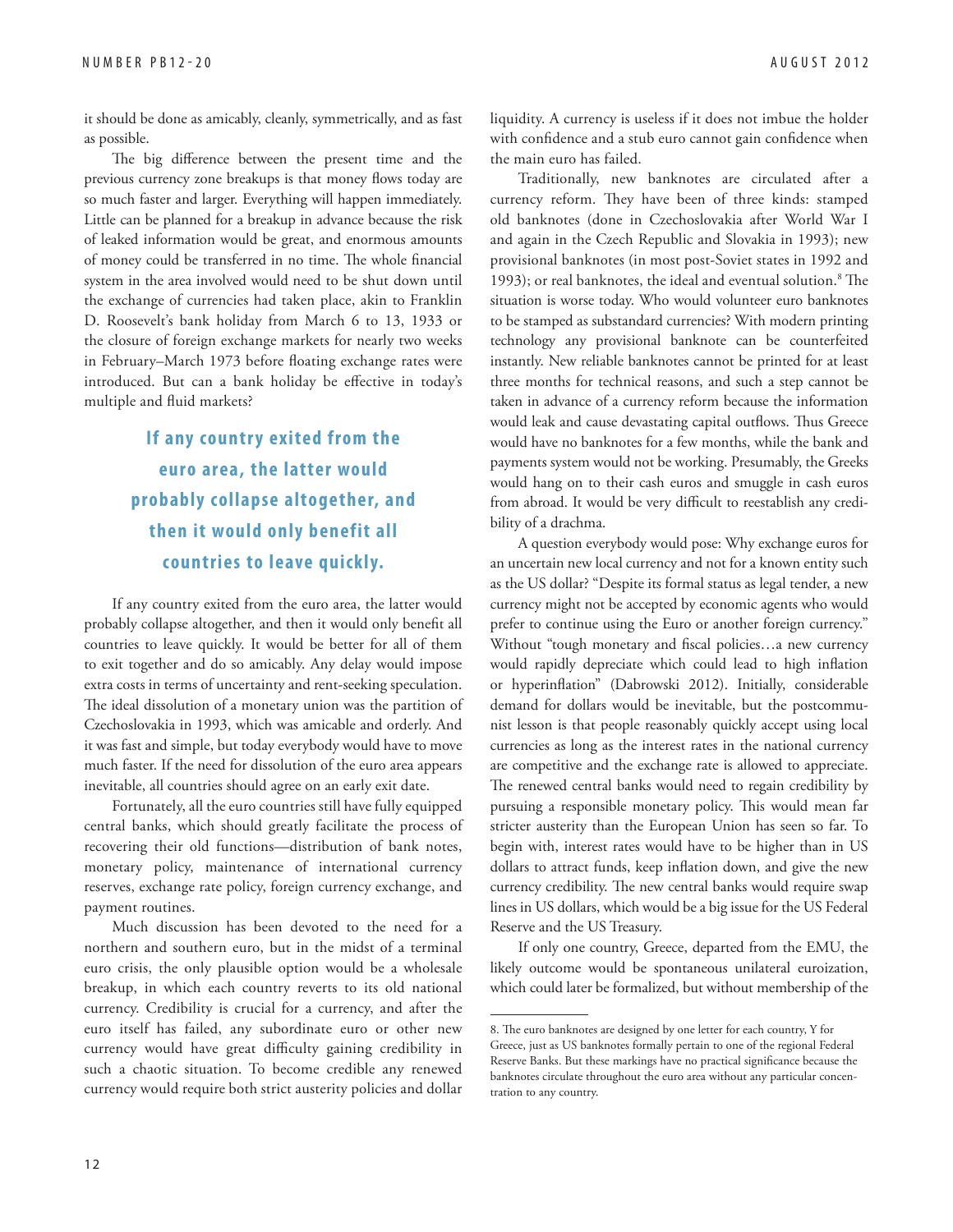EMU, as has happened in Montenegro and Kosovo. If the EMU as a whole broke up, the dollar would presumably become all dominant. In communist Eastern Europe, one foreign currency dominated on the black market in each country, the Deutsche mark in Yugoslavia and the US dollar almost everywhere else, because black markets do not want many alternative currencies.

A major issue would be what assets to denominate in what currency. The basic principle must be that all euro assets on the territory of one nation be denominated in the renewed national currency. All unnecessary currency mismatches must be avoided. Fortunately, "[a]lmost 99% of Euro area debt (sovereign and corporate) is issued in local currency. These securities will be governed by local law and therefore exposed to denomination risk" (Normand and Sandilya 2011). However, after debt restructuring, international law governs almost all Greek public debt. Foreign law typically governs foreign currency debt and contracts. The remaining problem is all the euro assets, contracts, and cash not clearly connected with any country. The best solution would probably be a commonly agreed formula among the EMU countries for how much of such an asset would pertain to each EMU country.

With the introduction of many new currencies of unknown and probably vacillating value, substantial new currency risks would be introduced. Major currency mismatches between all kinds of assets would arise, causing considerable disruptions on their own. All economic subjects—governments, corporations, and individuals—would face these large, variable, and littleknown currency risks.

The devastation of the ruble zone, Yugoslavia, and the Habsburg Empire was brought about by the uncoordinated issuing of currency by several central banks, which led to hyperinflation. Thus, it would be vital to maintain the monetary emission authority of the ECB until the actual dissolution of the euro area. But it would be equally important for the ECB to lose that authority once the euro area broke up. Then the national central bank in each country should take over all monetary responsibilities of the ECB. No currency zone can persist without a unified monetary authority.

Is there an alternative? Theoretically, Europe could regress to the European Payments Union of 1950–58, before the European currencies became convertible. It was a multilateralized bilateral clearing system with a common working capital for credits provided by the United States as a part of the Marshall Plan (Hogan 1987).<sup>9</sup> The payments system could be frozen, full convertibility abandoned, and a trillion euro clearing capital lent by the IMF, the United States, or the G-20. Excessive imbalances would be dealt with regulated exchange rate corrections or trade

sanctions. In reality, however, this appears unrealistic. No such decision could be taken fast enough to preempt the inevitable capital flight, and then the plan would fail before it was even attempted. Moreover, the required assets could hardly be raised, and whoever delivered them would in effect make Europe its protectorate, which would make the European Union turn the proposal down.

### **Any attempt to cap national clearing balances would lead to differing values of a euro in various countries, which would be a dangerous step toward the breakup of the euro area.**

In the end, no velvet divorce is likely. No serious politician is likely to promote a dissolution of the euro area unless forced to do so, because no one wants to risk going down in history as the person who destroyed the EMU or the European Union. This is most of all true of German politicians. Therefore, if the euro area breaks up, a messy collapse is most likely to ensue.<sup>10</sup>

#### **CONCLUSION: MAINTAIN THE EURO AREA AT ANY COST**

The Economic and Monetary Union must be maintained at almost any cost. All the economic problems in the current crisis can be resolved within the EMU. A devaluation may be only a palliative or a postponement of resolution of the real problem, as has so often been the case, while the costs of the dissolution of the euro area could be truly monumental. The exit of any single country from the EMU, at the present time when large imbalances have been accumulated, would likely lead to a bank run, which would cause the EMU payments system to break down and with it the EMU itself.

In order to maintain the euro area, EMU-wide clearing must be maintained in full. The exponential rise in the accumulated Target2 balances is a major concern because the resulting strains within the EMU may lead to its breakup. The Target2 balances should be resolved by reforms such as a banking union, fiscal adjustments, and guarantees so that the EMU will be maintained. The natural way of resolving the Target2 issue would probably be to truly consolidate the

<sup>9.</sup> I owe this idea to Juan Carlos Martinez Oliva.

<sup>10.</sup> Thomas Wright (2012) has elaborated on the broader political consequences of an EMU and EU failure.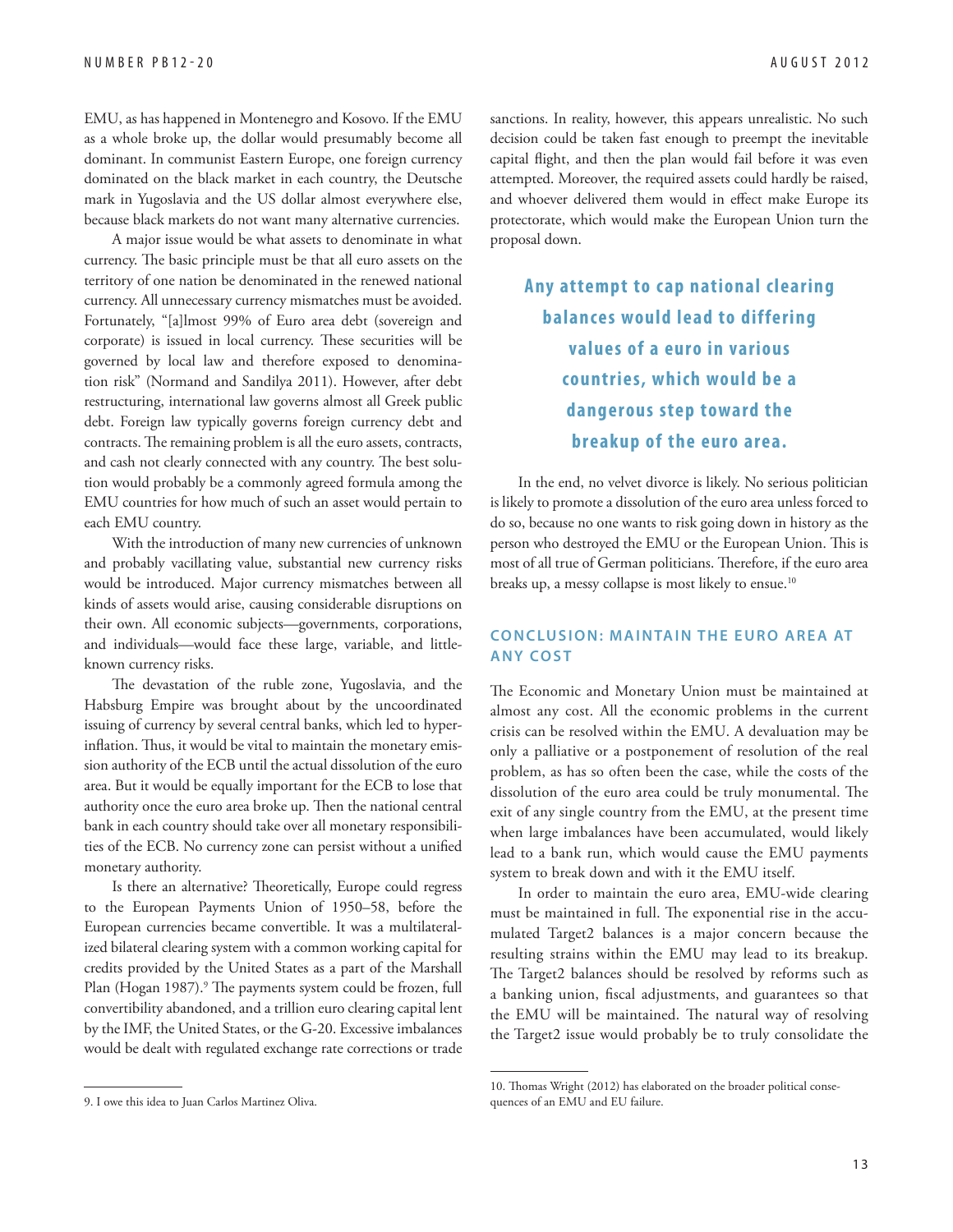balance sheets of the European System of Central Banks, akin to the US system. Any attempt to cap national clearing balances would lead to differing values of a euro in various countries, which would be a dangerous step toward the breakup of the euro area.

Finally, the reasons that would prompt the euro area to break up would be that EMU governance has failed completely, that one nation decided to leave, or that speculative forces broke it before policymakers could act. The exit of any country is not likely to be isolated. Therefore, if the breakup starts, it would be better to agree on a complete and speedy dissolution into the old national currencies, because a stub euro is not likely to gain credibility fast enough. Either none or all leave the EMU.

#### **REFERENCES**

Åslund, Anders. 1995. *How Russia Became a Market Economy.* Washington: Brookings Institution.

Åslund, Anders. 2002. Building Capitalism: The Transformation of the *Former Soviet Bloc.* Cambridge and New York: Cambridge University Press.

Åslund, Anders. 2007. Building How Capitalism Was Built: The *Transformation of Central and Eastern Europe, Russia, and Central Asia*. Cambridge and New York: Cambridge University Press.

Åslund, Anders. 2010. *The Last Shall Be the First: The East European Financial Crisis.* Washington: Peterson Institute for International Economics.

Åslund, Anders. 2011. Thinking the Unthinkable: How to Break Up the Euro Area. RealTime Economic Issues Watch, Peterson Institute for International Economics, December 5.

Åslund, Anders. 2012. Why Greece Must Not Leave the Euro Area. RealTime Economic Issues Watch, Peterson Institute for International Economics, March 7.

Åslund, Anders, and Valdis Dombrovskis. 2011. *How Latvia Came through the Financial Crisis.* Washington: Peterson Institute for International Economics.

Bergsten, C. Fred, and Jacob Funk Kirkegaard. 2012. *The Coming Resolution of the European Crisis: An Update.* Policy Briefs in International Economics 12-18 (June). Washington: Peterson Institute for International Economics.

Bergsten, C. Fred. Forthcoming. The Likely Resolution of the Europe Crisis. Foreign Affairs.

Bindseil, Ulrich, Philippine Cour-Thimann, and Philipp König. 2012. Target2 and Cross-Border Interbank Payments during the Financial Crisis. *CESifo Forum* 2012, Special Issue: 83–92.

Blejer, Mario, and Eduardo Levy-Yeyati. 2010. Leaving the Euro: What's in the Box? VoxEU, July 21. Available at voxeu.org.

Buiter, Willem. 2011. The Terrible Consequences of a Eurozone Collapse. *Financial Times*, December 8, 11.

Cliffe, Mark, et al. 2010. *EMU Break-up: Quantifying the Unthinkable*. ING, Global Economics, July 7.

Dabrowski, Marek. 2012. *The Need for Contingency Planning: Potential Scenarios of Eurozone Disintegration.* E-Brief no 11/2012 (June). Warsaw: Center for Social and Economic Research (CASE).

Das, Arnab, and Nouriel Roubini. 2012. A Blueprint for an Amicable Divorce Settlement. *Financial Times*, April 3.

Davies, Gavyn. 2011. The ECB and Target2 Imbalances. *Financial Times*, June 10, www.ft.com.

Dornbusch, Rudiger. 1992. Monetary Problems of Post Communism: Lessons from the End of the Austro-Hungarian Empire. *Weltwirtschaftliches Archiv* 128, no. 3: 391–424.

Eichengreen, Barry. 2007. Eurozone Breakup Would Trigger the Mother of All Financial Crises. VoxEU, November 17. Available at voxeu.org.

Feldstein, Martin. 2010. Let Greece Take a Holiday from the Eurozone. *Financial Times*, February 17.

Granville, Brigitte. 1995. So Farewell Then Rouble Zone. In *Russian Economic Reform at Risk*, ed. Anders Åslund. New York: St. Martin's Press.

Hogan, Michael J. 1987. *The Marshall Plan: America, Britain, and the Reconstruction of Western Europe, 1947-1952.* New York: Cambridge University Press.

IMF (International Monetary Fund). 1994. *Economic Review: Financial Relations among Countries of the Former Soviet Union*. Washington.

Issing, Otmar. 2008. *The Birth of the Euro*. New York: Cambridge University Press.

Lachman, Desmond. 2010. *Can the Euro Survive?* London: Legatum Institute (December).

Münchau, Wolfgang. 2012. Why We Won't Solve the Eurozone Crisis for 20 Years. *Financial Times*, July 9, 9.

Mundell, Robert A. 1961. A Theory of Optimum Currency Areas. *American Economic Review* 51, no. 4 (September): 657–65.

Mussa, Michael. 2002. *Argentina and the Fund: From Triumph to Tragedy.* Washington: Institute for International Economics.

Normand, John, and Arindam Sandilya. 2011. Answers to 10 Common Questions on EMU Breakup. JP Morgan, December 7.

Nuti, Domenico Mario. 1996. Inflation, Interest and Exchange Rates in the Transition. *Economics of Transition* 4, no. 1: 137–58.

Pasvolsky, Leo. 1928. *Economic Nationalism of the Danubian States.* London: George Allen & Unwin.

Pleskovic, Boris, and Jeffrey D. Sachs. 1994. Political Independence and Economic Reform in Slovenia. In *The Transition in Eastern Europe*, volume 1, ed. Olivier Blanchard, Kenneth Froot, and Jeffrey D. Sachs. Cambridge, MA: National Bureau of Economic Research.

Portes, Richard. 2012. Market Forces Will Destroy the Euro If We Do Not Take Action Soon. Letter in *Financial Times*, July 10, 8.

Reinhart, Carmen M., and Kenneth S. Rogoff. 2009. *This Time Is Diff erent: Eight Centuries of Financial Folly.* Princeton: Princeton University Press.